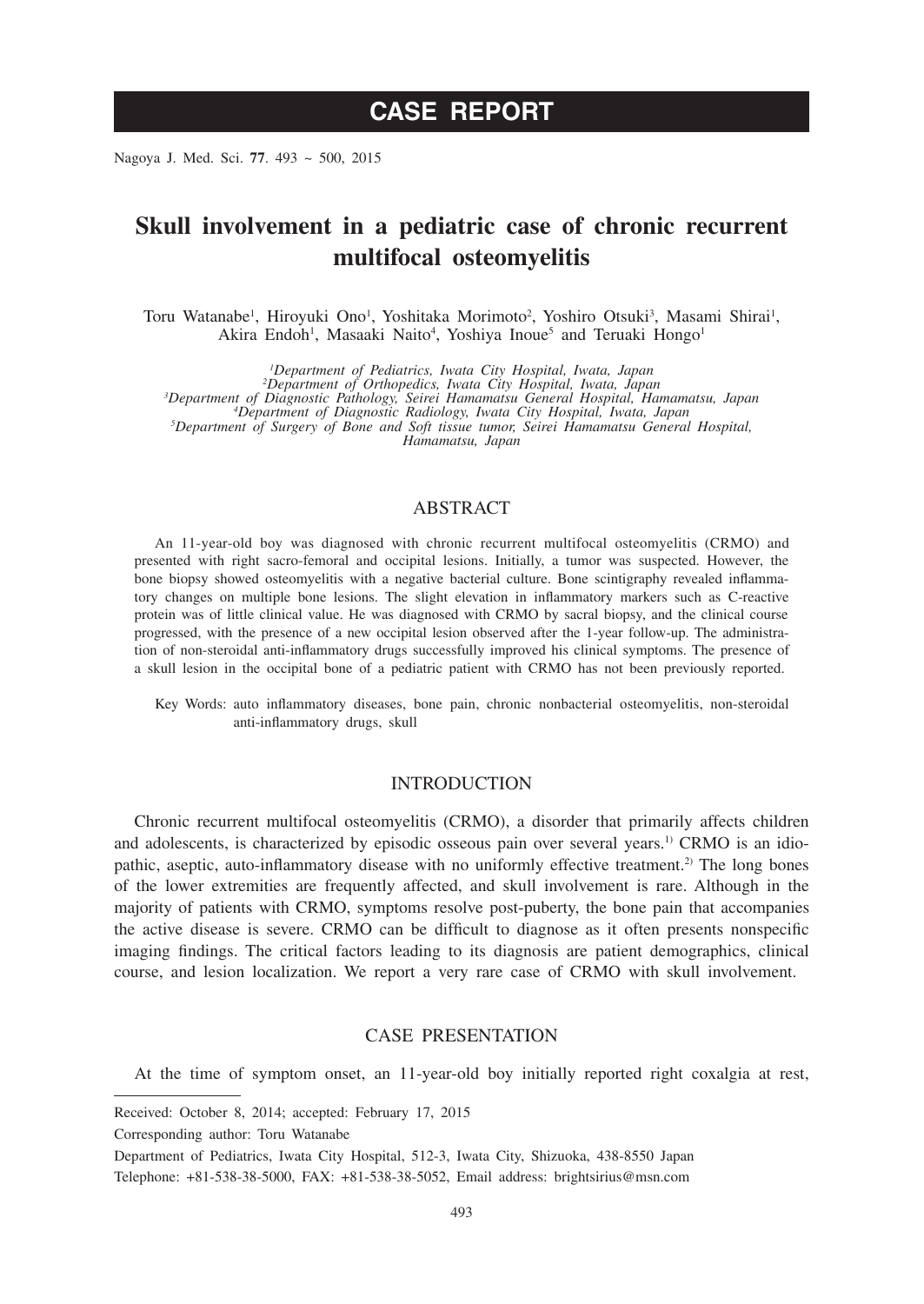#### Toru Watanabe *et al.*

without edema or fever. A review of the patient's family history showed that his father had idiopathic bilateral femur head necrosis. The patient could not run and had stopped exercising, but his pain did not improve. Rather, pain persisted in his right hip with only occasional periods of relief. One month later, he visited an orthopedic surgeon, where a radiograph of the pelvis showed sclerosis of the right side of the sacrum and decreased bone mineral density in the right femur. Subsequently, he was referred to our hospital. An outpatient examination was performed to determine his height (142 cm  $[-0.1 S D]$ ), body weight (36 kg  $[-0.2 S D]$ ), current heart rate (85 beats/min, with a regular rhythm), blood pressure (124/73 mmHg), respiratory rate (15 breaths/min), oxygen saturation (99%, ambient air), and body temperature (36.3°C). The patient did not present any remarkable chest or abdominal findings, or other abnormalities such as a rash. The patient's hematological workup revealed a slight elevation of inflammatory markers, but the complete blood count, liver enzyme levels, renal function, and coagulation were normal (Table). The patient had a slightly elevated C-reactive protein (CRP) level and an erythrocyte sedimentation rate (ESR) of 41 mm/h. Urinalysis revealed extreme elevation of type I collagen cross-linked N-telopeptide (NTx), with an NTx/creatinine ratio of 429.1 nmol bone collagen equivalent (BCE)/mmol creatinine (CRE) (normal range 13–66), suggestive of bone resorption. The patient's urine  $\beta$ 2 microglobulin (MG) level was normal (111  $\mu$ g/L), with slight elevation of serum complement levels. His interleukin (IL)-6 level was 9.6 pg/mL (normal <9.5), and IL-10 level was 3.1 pg/mL (normal <6.8). Magnetic resonance imaging (MRI) using fat-suppressed T2-weighted images (WI) showed a heterogeneous, high-intensity area on the right side of the sacrum (Fig. 1). A coronal view showed a low-intensity area within the same lesion using T1WI; there were no abscess formations. Computed tomography (CT) of the pelvis showed a high-density area in the same lesion, suggesting sclerosis, chronic osteomyelitis, or osteosarcoma. Low attenuation imaging of the area anterior to the sacrum showed soft tissue edema. At this

| Complete blood count |                          |      |               |               | <b>Biochemistry</b> |            |                         |                                  |                |
|----------------------|--------------------------|------|---------------|---------------|---------------------|------------|-------------------------|----------------------------------|----------------|
| <b>WBC</b>           |                          | 6300 | /µL           | TP            | 8.2                 | g/dL       | INF-gamma $($ <21.1 $)$ | 1.9                              | pg/mL          |
| <b>Neutrophils</b>   |                          | 55   | %             | Alb           | 4.1                 | g/dL       | TNF-alpha $($ <3.9)     | 1.9                              | pg/mL          |
| Lymphocytes          |                          | 33   | $\%$          | <b>AST</b>    | 17                  | IUI/L      | $IL-10 (< 6.8)$         | 3.1                              | pg/mL          |
| <b>RBC</b>           |                          | 501  | $X10^4/\mu L$ | <b>ALT</b>    | 8                   | IUI/L      | MMP-3                   | 10                               | ng/mL          |
| Hb                   |                          | 13.2 | g/dL          | LDH           | 184                 | IUI/L      | <b>ANA</b>              | <40                              |                |
| Plt                  |                          | 35.7 | $X10^4/\mu L$ | СK            | 79                  | IUI/L      | <b>RA</b>               | 8                                | IUI/mL         |
| <b>ESR30</b>         |                          | 10   | mm            | <b>BUN</b>    | 12                  | mg/dL      | C3                      | 169                              | mg/dL          |
| <b>ESR60</b>         |                          | 41   | mm            | Cr            | 0.33                | mg/dL      | C <sub>4</sub>          | 29                               | mg/dL          |
| <b>ESR120</b>        |                          | 63   | mm            | Na            | 139                 | mEq/L      | <b>CH50</b>             | 64.7                             | <b>CH50/mL</b> |
|                      |                          |      |               | к             | 4.1                 | mEq/L      | <b>IgG</b>              | 1804                             | mg/dL          |
|                      | <b>Urinalysis</b>        |      |               | CI            | 102                 | mEq/L      | lgA                     | 389                              | mg/dL          |
| SG                   | 1.02                     |      |               | Ca            | 9.5                 | mg/dL      | lgM                     | 70                               | mg/dL          |
| pH                   | 7.5                      |      |               | P             | 5.4                 | mg/dL      | IgE                     | 116                              | IUI/mL         |
| Glucose              | $\overline{\phantom{a}}$ |      |               | <b>CRP</b>    | 0.4                 | mg/dL      | IgD                     | 14.1                             | mg/dL          |
| OB                   | ٠                        |      |               | Glucose       | 96                  | mg/dL      |                         | <b>Coagulation test</b>          |                |
| Protein              | ٠                        |      |               | Procalcitonin | 0.06                | pg/mL      | PT                      | 12.6<br>$\overline{\phantom{a}}$ |                |
| КB                   | ٠                        |      |               | SAA           | 8.8                 | $\mu$ g/mL | <b>APTT</b>             | 29                               |                |
| <b>β2MG</b>          | 111                      |      | µg/L          | $IL-6$ (<9.5) | 9.6                 | pg/mL      |                         |                                  | s              |
| <b>NTx</b>           | 4375                     |      | nMBCE/L       | $IL-4$ (<3.8) | 1.7                 | pg/mL      | D-dimer                 | 0.3                              | µg/mL          |
|                      |                          |      |               | $IL-2$ (<3.9) | 2.3                 | pg/mL      | <b>FDP</b>              | 2.1                              | µg/mL          |
| NTx/Cr               | 429.1                    |      | nMBCE/mMCr    |               |                     |            | $AT-3$                  | 98.8                             | %              |

**Table** Laboratory findings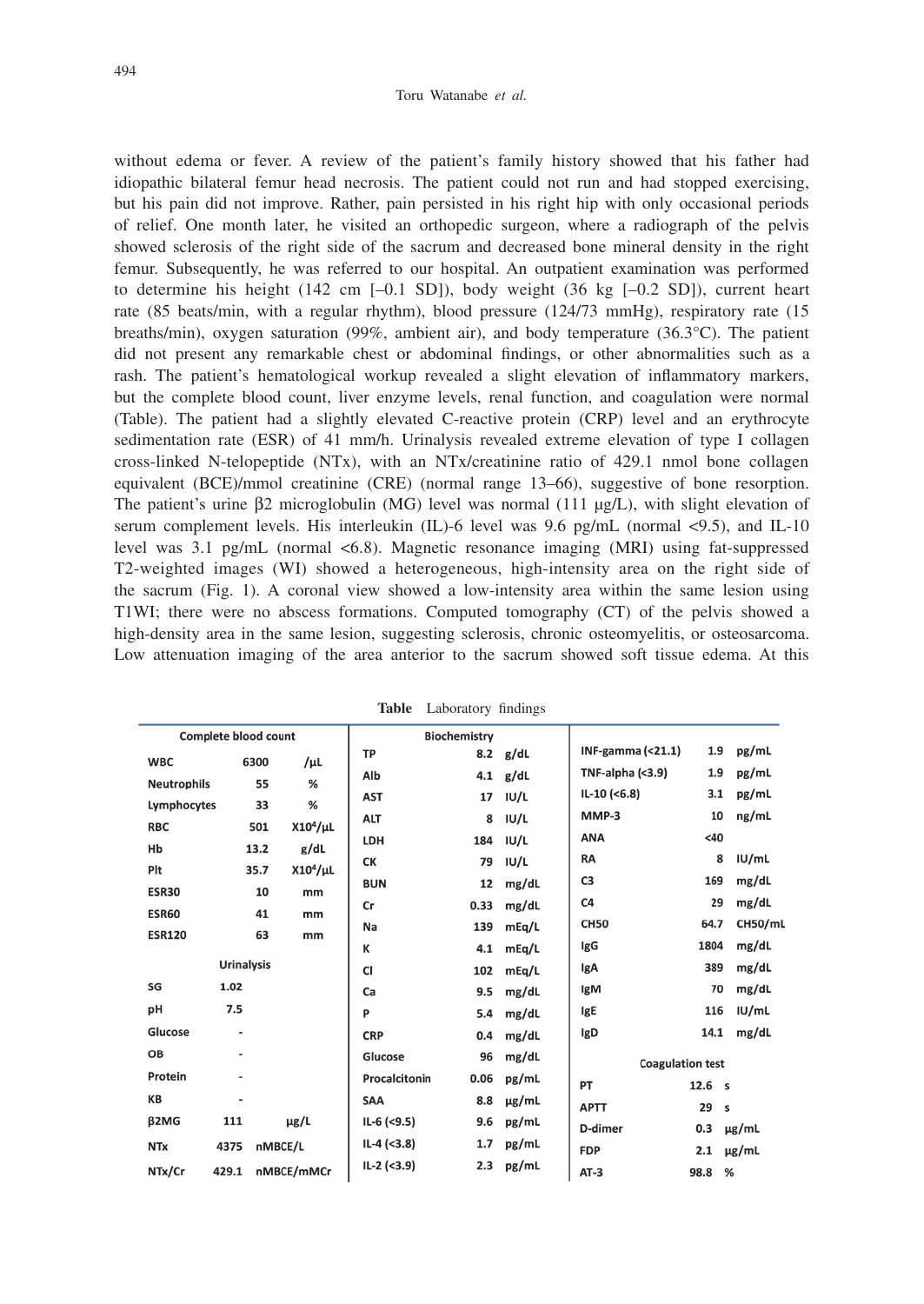point, the radiologist suggested the possibility of CRMO. The differential diagnoses were chronic osteomyelitis and bone malignancy with metastasis.

A course of antibiotics was administered for 14 days but did not alter the disease course. The non-steroidal anti-inflammatory drug (NSAID) ibuprofen was started at 200 mg/day and the symptoms improved, but complete relief was not attained. Three months later, a bone biopsy was performed to rule out the possibility of malignant bone tumors, such as an osteosarcoma. Upon pathologic examination, mild, mainly lymphocytic, inflammatory cell infiltration indicated chronic osteomyelitis, without suppurative infection (Fig. 2). There was no yield from the bone tissue culture. One year later, the patient developed occipital headaches, accompanied by a decrease in



**Fig. 1** Fat suppressed T2-weighted magnetic resonance images show a heterogeneous high intensity area on the right side of the sacrum (white arrow). There is no abscess formation.



**Fig. 2** Photomicrograph of the sacral bone biopsy, demonstrating connective tissue with mild infiltration by mononuclear inflammatory cells.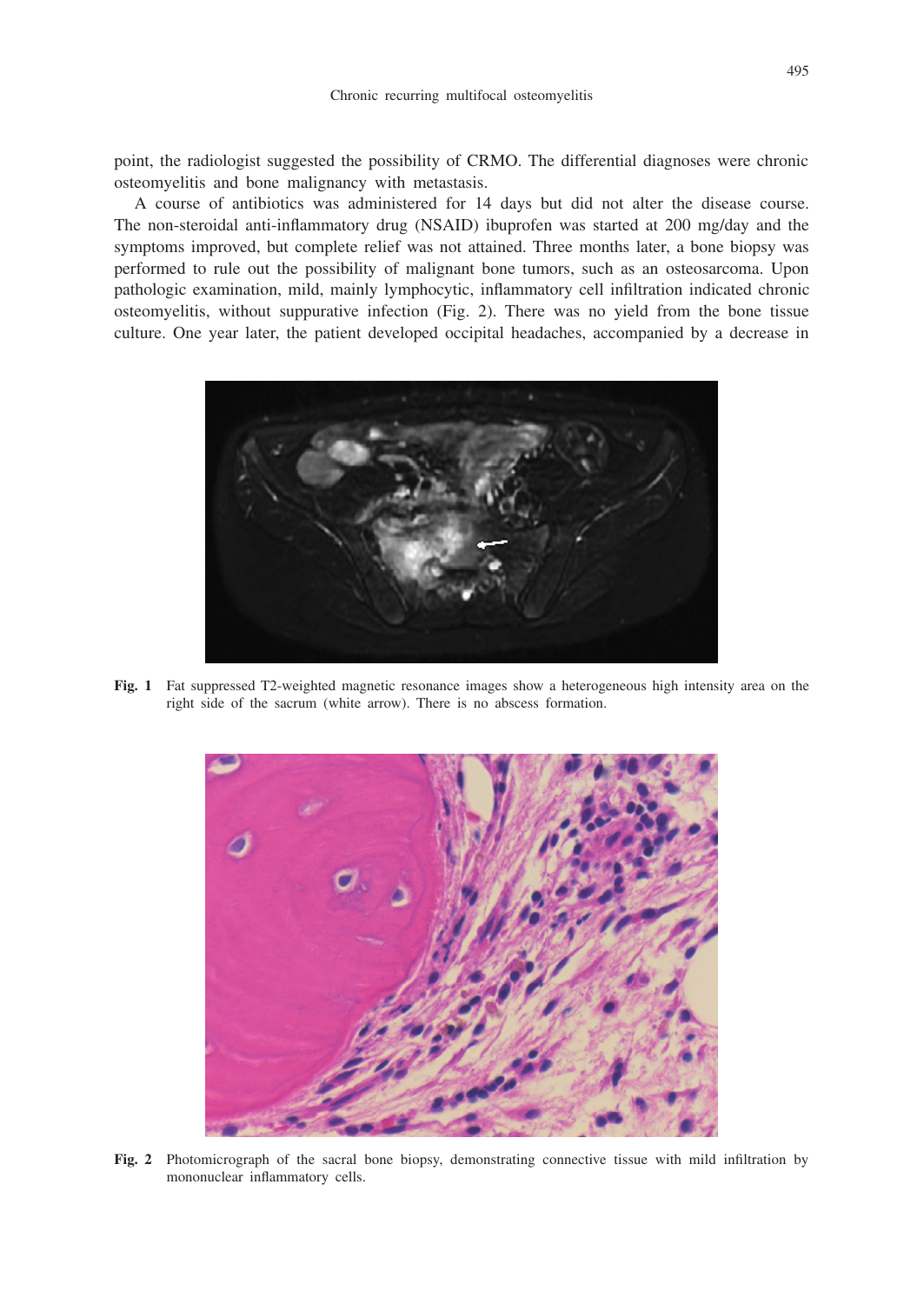

**Fig. 3A** Head computed tomography showing osteolytic lesions in the occipital bone (arrow). Axial view (left). Sagittal view (right).



**Fig. 3B** Fat-suppressed T2-weighted images. Axial (left) and sagittal (right) fat-suppressed T2-weighted images demonstrate a focus of increased signal intensity on the occipital bone. The area of increased intensity extends into the epidural space and scalp.

pelvic pain. The headaches were intermittent and sometimes woke him during the night. There was palpable edema in the occipital lesion, and the size of the swelling was 3 cm. Head CT showed osteolytic lesions in the occipital bone (Fig. 3A). Axial and sagittal fat-suppressed T2WI demonstrated a focus of increased signal intensity in the occipital bone, with the area of increased intensity extending into the epidural space and scalp (Fig. 3B). The previous osteolytic lesion improved, but another lesion appeared as an osteolytic change in the occipital bone (Fig. 4). Technetium-99m-hydroxymethylene diphosphonate (99mTc-HMDP) scintigraphy showed increased uptake in the occipital bone and the right side of the sacrum, leading to a diagnosis of CRMO, which was controlled using ibuprofen (200 mg/day). We ruled out Langerhans cell histiocytosis (LCH) after considering the sacral biopsy and radiological findings, and because the head lesion appeared recently. The bone pain and swelling of the occipital lesion gradually improved with NSAID treatment over one year. One year and 4 months later, diffusion-weighted MRI imaging showed a new, asymptomatic region on the left (opposite) side of the sacrum. The serum cytokine profiles at this time were almost normal; the values are as follows (normal values in parentheses): IL-6 was <3 pg/mL, neopterin was 3.9 nmol/L (<5), soluble tumor necrosis factor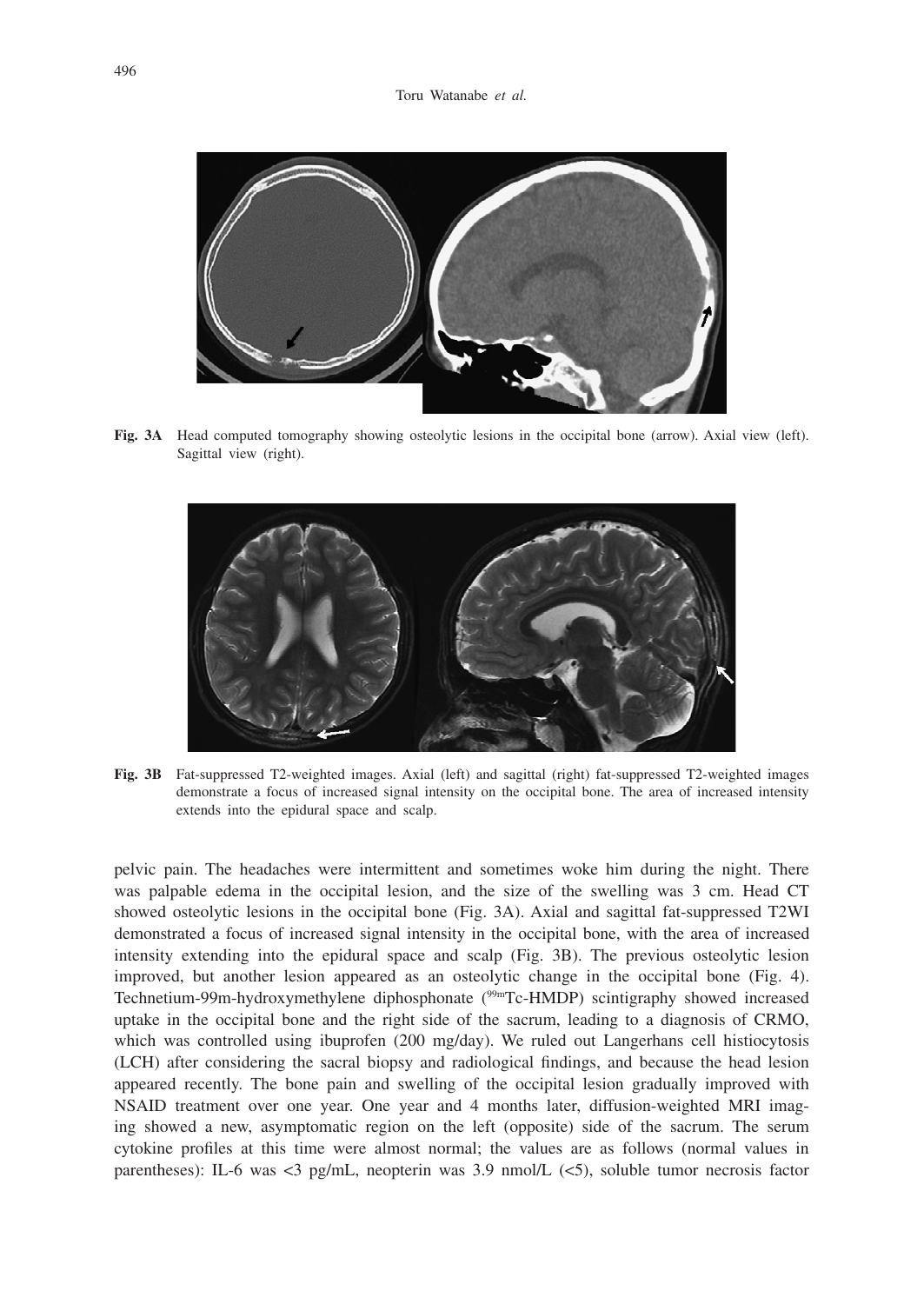

1 year later 1 year and 4 months later

**Fig. 4** Head CT shows that the previous osteolytic lesion improved (upper), but a new lesion appeared as an osteolytic change (lower).

receptor (sTNF-R)1 was 940 pg/mL (484–1,407), sTNF-R2 was 2,630 pg/mL (829–2,262), and IL-18 was 300 pg/mL (<500). Over the following two years, there were no cutaneous findings. An LPIN2 mutation seen in Majeed syndrome was not detected in our patient.

## **DISCUSSION**

CRMO is a skeletal auto-inflammatory disorder of unknown cause that primarily affects children and adolescents.<sup>1)</sup> The disease is a rare, nonpyogenic bone inflammation that was first described by Giedion et al.<sup>3)</sup> in 1972 as "an unusual form of multifocal bone lesions with subacute and chronic symmetrical osteomyelitis." The prevalence of CRMO is estimated to be less than  $1/1,000,000$ .<sup>4</sup> A 5-year follow-up study revealed the mean age of onset to be 10 years (range 4–14 years).5) Symptoms include pain, local swelling, and warmth in the absence or presence of fever. CRMO mainly affects the metaphyses of the long bones, the pelvis, shoulder girdle, and, less commonly, the spine and skull. Skull involvement, as described in this report, is very rare. Therefore, it is important to explore the etiology of CRMO and the reason for its primary localization to the metaphyses and epiphyses of the long bones, which are areas involved in bone growth in children and adolescents. It is likely that osteoclast cells or cytokines at the lesion sites in CRMO are associated with the etiology.<sup>6</sup> For this patient, we could not evaluate the state of disease using the serum inflammation data, including the cytokine profiles. We speculated about the reason for the onset of this rare skull involvement in this patient. He may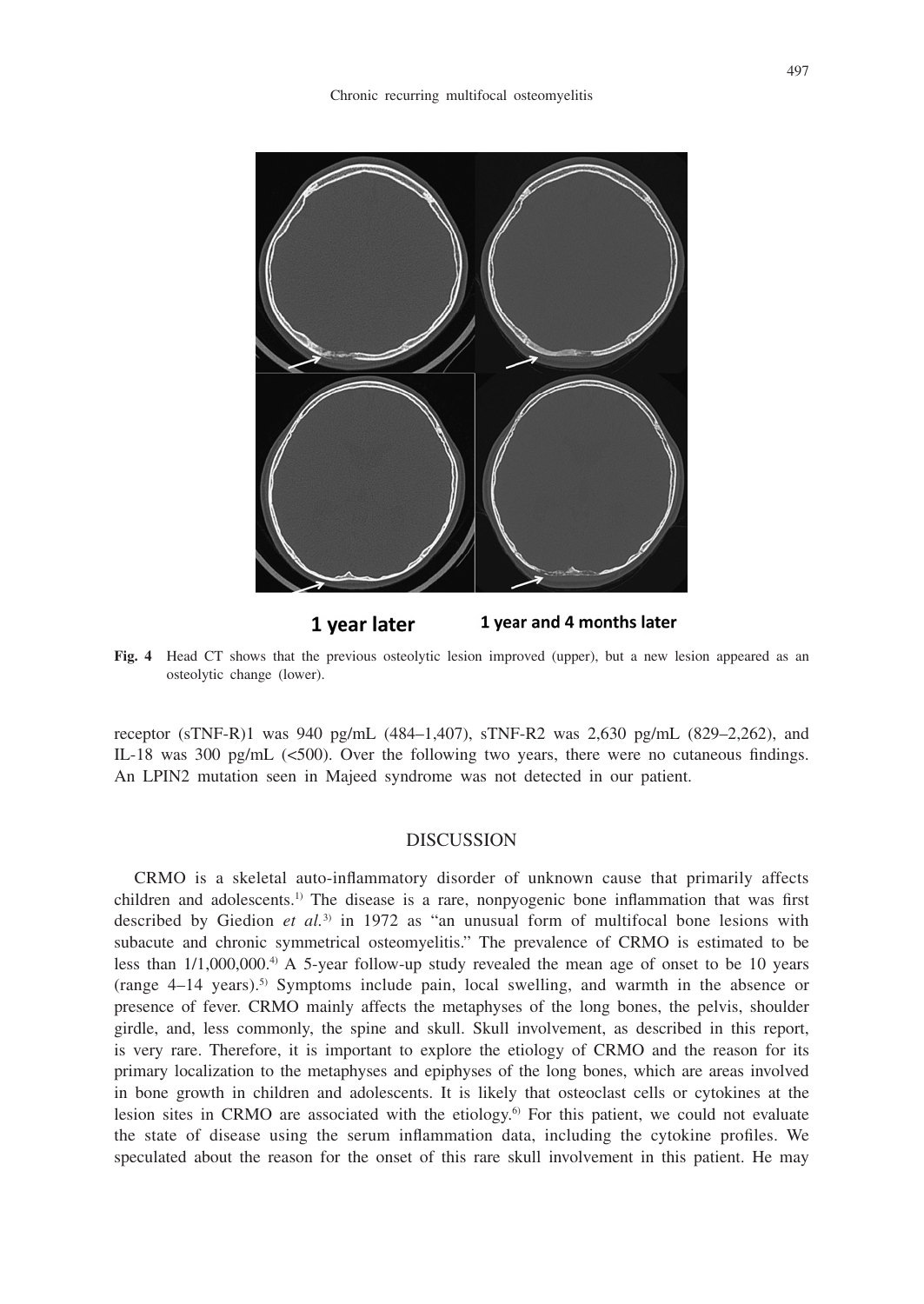have had some triggering factors, such as prior infection or vaccination.<sup>7</sup> Our patient's father had idiopathic bilateral femur head necrosis, suggesting that an examination of the genetic mutations common to them may be worthwhile, although there are no data to support the concept that CRMO is a monogenic disease. Our patient demonstrated bone pain and swelling on the back of the head in the absence of fever. Reports of CRMO involving skull lesions are scarce, and the well-documented cases involve flat bones such as the ilium and mandible.<sup>8)</sup>

Bone lesions can occur at any skeletal site except the neurocranium.9) We believe that the skull lesions were caused by CRMO, although we could not examine the histopathological findings via skull biopsy because the patient experienced remission and exacerbation of his skull lesions. As one of the differential diagnoses, we had to consider LCH because our case had skull lesions, although we excluded malignancy and infectious osteomyelitis. We discovered a report of a child with a frontal and sphenoid bone lesion, which was the first case report of CRMO involving the skull.<sup>10)</sup> To the best of our knowledge, this report provides the second description of skull involvement in a pediatric CRMO patient. The aim of publishing this case report is to indicate that CRMO should be considered when the skull is affected in pediatric osteomyelitis patients. CRMO is a self-limited disease, but sequelae of the disease occasionally occur. The clinical course is unpredictable, with considerable variation in the severity and time course. Exacerbations and spontaneous remissions, as well as inflammatory conditions of the skin and gastrointestinal tract, have been reported. Malignancy, pyogenic infections, and atypical presentation of juvenile arthritis need to be ruled out by correlating the history, clinical findings, and biopsy results. Pathogens are generally not cultured from the blood, bone, or joints of CRMO patients, but patients may report symptoms of psoriatic skin involvement, including palmoplantar pustulosis. Such patients are categorized as having synovitis, acne, pustulosis, hyperostosis, and osteitis (SAPHO) syndrome, which represents an inflammatory spectrum. This syndrome may or may not be associated with dermatological manifestations.11) To date, our patient has not presented skin lesions, but he will be followed to determine whether skin lesions appear in the future. Treatment typically involves NSAIDs, corticosteroids, tumor necrosis factor (TNF) inhibitors, and bisphosphonates.

Several observations suggest that genetic factors contribute to the etiology of CRMO. Mutations in LPIN2 cause a syndromic form of CRMO known as Majeed syndrome, while mutations in pstpip2 cause a murine form of the disorder.<sup>12)</sup> Recent studies in murine chronic multifocal osteomyelitis, Majeed syndrome, deficiency of the interleukin-1 receptor antagonist (DIRA) syndrome, and SAPHO syndrome reveal abnormalities in innate immune system function.13) IL-1 pathway dysregulation is present in several of these disorders, and blocking IL-1 therapeutically controlled the disease in DIRA, Majeed syndrome, and some cases of SAPHO and CRMO. IL-1 may be a key cytokine in disease pathogenesis. Laboratory findings are of little diagnostic value because they typically reveal nonspecific evidence of inflammation, such as altered ESR and CRP levels. Novel insights into the pathogenesis of CRMO suggest a link to the failure to produce IL-10 and the resulting imbalance of pro-inflammatory IL-6 and TNF-alpha levels, in conjunction with disease expression.14) A diagnosis is supported by the presence of osteolytic lesions, with surrounding sclerosis apparent on radiographs; asymptomatic lesions frequently appear in nuclear scans. In our patient, MRI and CT revealed the involvement of the surrounding soft tissue, specifically the anterior soft tissue of the sacrum, the overlying scalp, and the underlying epidural space and dura mater of the head. At the time of our initial observation, the patient's bone alterations were limited to the occipital bone, but follow-up head CT scans revealed a new lesion in a different area of the occipital bone. In our patient, the bone scan readily detected lesions throughout the body. The demonstration of lesions at various typical sites is crucial for a correct diagnosis.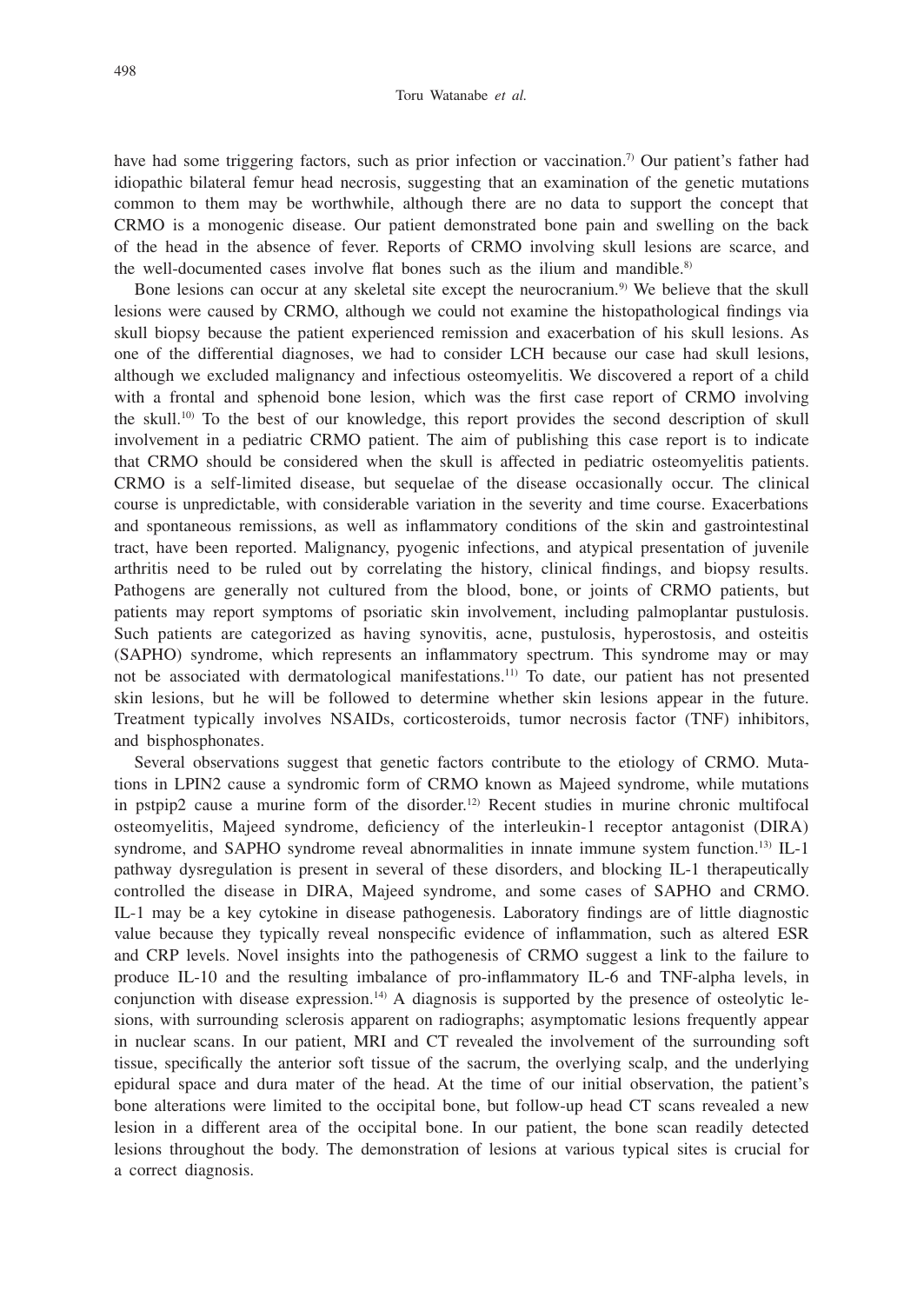In a report involving 14 pediatric CRMO cases, $15$  the mean age of symptomatic onset was 9.6 years and the mean disease duration was 5.3 years. NSAIDs were used in all 14 patients and glucocorticoid therapy was used in four. The long-term prognosis for CRMO patients is uncertain, but generally good.<sup>5)</sup> However, in a study of 22 CRMO children, seven patients developed noticeable deformities and five had leg-length discrepancies lasting 2.5–20 years. The conclusion of the second study was that CRMO is not a benign condition, and if it is not followed to maturity, it can have disabling sequelae<sup>16)</sup> that include physical and psychological complications. Therefore, periodic examination with CT or MRI is essential to monitor disease progression.

## **CONCLUSIONS**

This report describes the second case of skull involvement in pediatric CRMO, which occurred in an 11-year-old boy. Further research on this disease is needed, especially for children in Japan.

### ACKNOWLEDGMENTS

We thank Akihiro Yachie, MD, Department of Pediatrics, Kanazawa University and Shunji Hasegawa, MD, Department of Pediatrics, Yamaguchi University, for measuring the serum cytokine levels.

Informed consent was obtained from the patient and his parents.

The authors declare that there are no conflicts of interest.

#### **REFERENCES**

- 1) Iyer R, Thapa M, Chew F. Chronic recurrent multifocal osteomyelitis: Review. *Am J Roentgenol*, 2011; 196: S87–91.
- 2) Miettunen PM, Wei X, Kaura D, Reslan WA, Aguirre AN, Kellner JD. Dramatic pain relief and resolution of bone inflammation following pamidronate in 9 pediatric patients with persistent chronic recurrent multifocal osteomyelitis (CRMO). *Pediatr Rheumatol Online J*, 2009; 12: 1–14.
- 3) Giedion A, Holthusen W, Masel LF, Vischer D. [Subacute and chronic "symmetrical" osteomyelitis] (in multiple languages). *Ann Radiol* (Paris), 1972; 15: 329–342.
- 4) Costa-Reis P, Sullivan KE. Chronic recurrent multifocal osteomyelitis. *J Clin Immunol*, 2013; 33: 1043–1056.
- 5) Huber AM, Lam PY, Duffy CM, Yeung RS, Ditchfield M, Laxer D, Cole WG, Kerr Graham H, Allen RC, Laxer RM. Chronic recurrent multifocal osteomyelitis: clinical outcomes after more than five years of follow-up. *J Pediatr*, 2002; 141: 198–203.
- 6) Park-Min K-H, Ji J-D, Antoniv T, Reid AC, Silver RB, Humphrey MB, *et al.* IL-10 suppresses calciummediated costimulation of receptor activator NF-B signaling during human osteoclast differentiation by inhibiting TREM-2 expression. *J Immunol*, 2009; 183: 2444–2455.
- 7) Arturo B, Sara S, Andreas R, David Z, Evan AS, Fatma D, Robert PS. Pediatric chronic nonbacterial osteomyelitis. *Pediatrics*, 2012; 130: e1190–e1197.
- 8) DiMeco F, Clatterbuck RE, Li KW, McCarthy EF, Olivi A. Synovitis, acne, pustulosis, hyperostosis, and osteitis syndrome presenting as a primary calvarial lesion. Case report and review of the literature. *J Neurosurg*, 2000; 93: 693–697.
- 9) Hedrich CM, Hofmann SR, Pablik J, Morbach H, Girschick HJ. Autoinflammatory bone disorders with special focus on chronic recurrent multifocal osteomyelitis (CRMO). *Pediatr Rheumatol Online J*, 2013; 11: 47. doi: 10.1186/1546-0096-11-47.
- 10) Wedman J, van Weissenbruch R. Chronic recurrent multifocal osteomyelitis. *Ann Otol Rhinol Laryngol*, 2005; 114: 65–68.
- 11) Mann B, Shaerf DA, Sheeraz A, Skinner JA, Saifuddin A. SAPHO syndrome presenting as widespread bony metastatic disease of unknown origin. *Rhematol Int*, 2012; 32: 505–507.